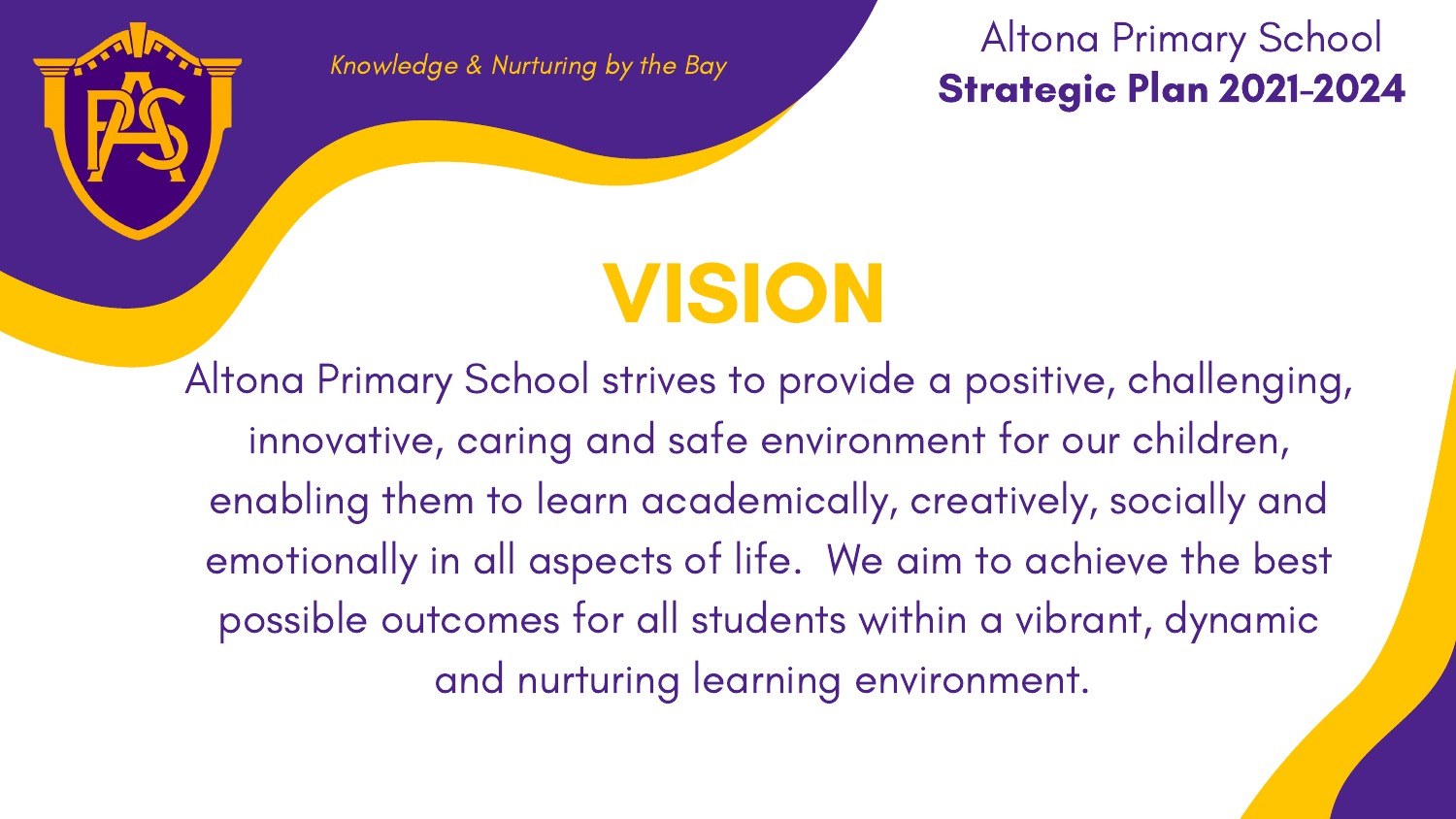### Altona Primary School Strategic Plan 2021-2024

- **HOW**
- Build the school as a PLC
- Whole school approach to curriculum and instruction
- Whole school approach to student assessment and use of data WHY
	- So that we maximise our student outcomes.
	- So that we deliver a guaranteed and viable curriculum.



### Improve Literacy and Numeracy across the school GOAL 1

Knowledge & Nurturing by the Bay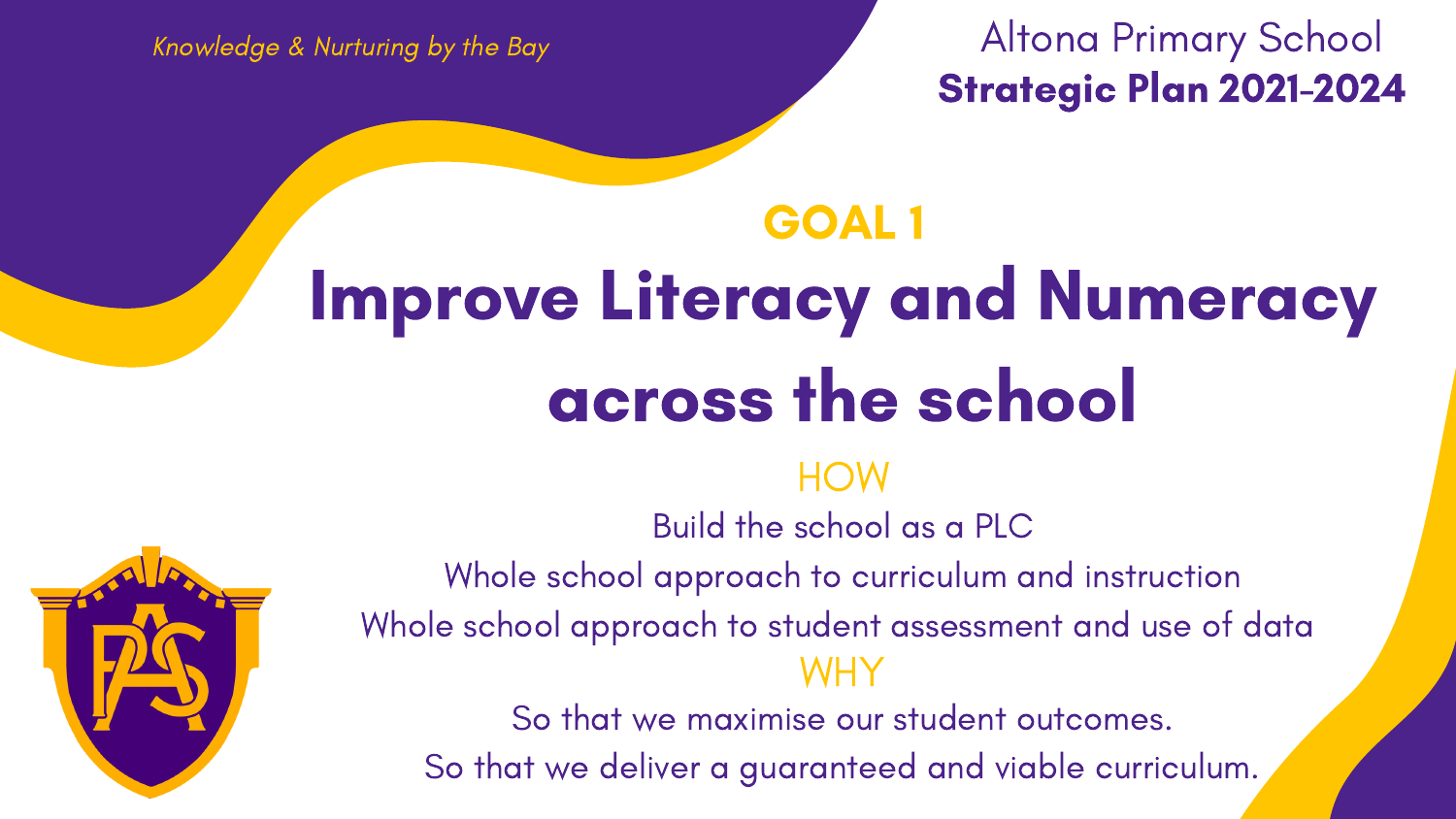### Altona Primary School Strategic Plan 2021-2024

## Improve student engagement in their learning GOAL 2

#### **HOW**

- Build a whole school approach to students intellectual engagement and
	- voice and agency in learning
		- Build the leadership team
			- WHY
	- So that our students have voice and agency in their learning.
		- So that our students are stimulated and motivated.



Knowledge & Nurturing by the Bay